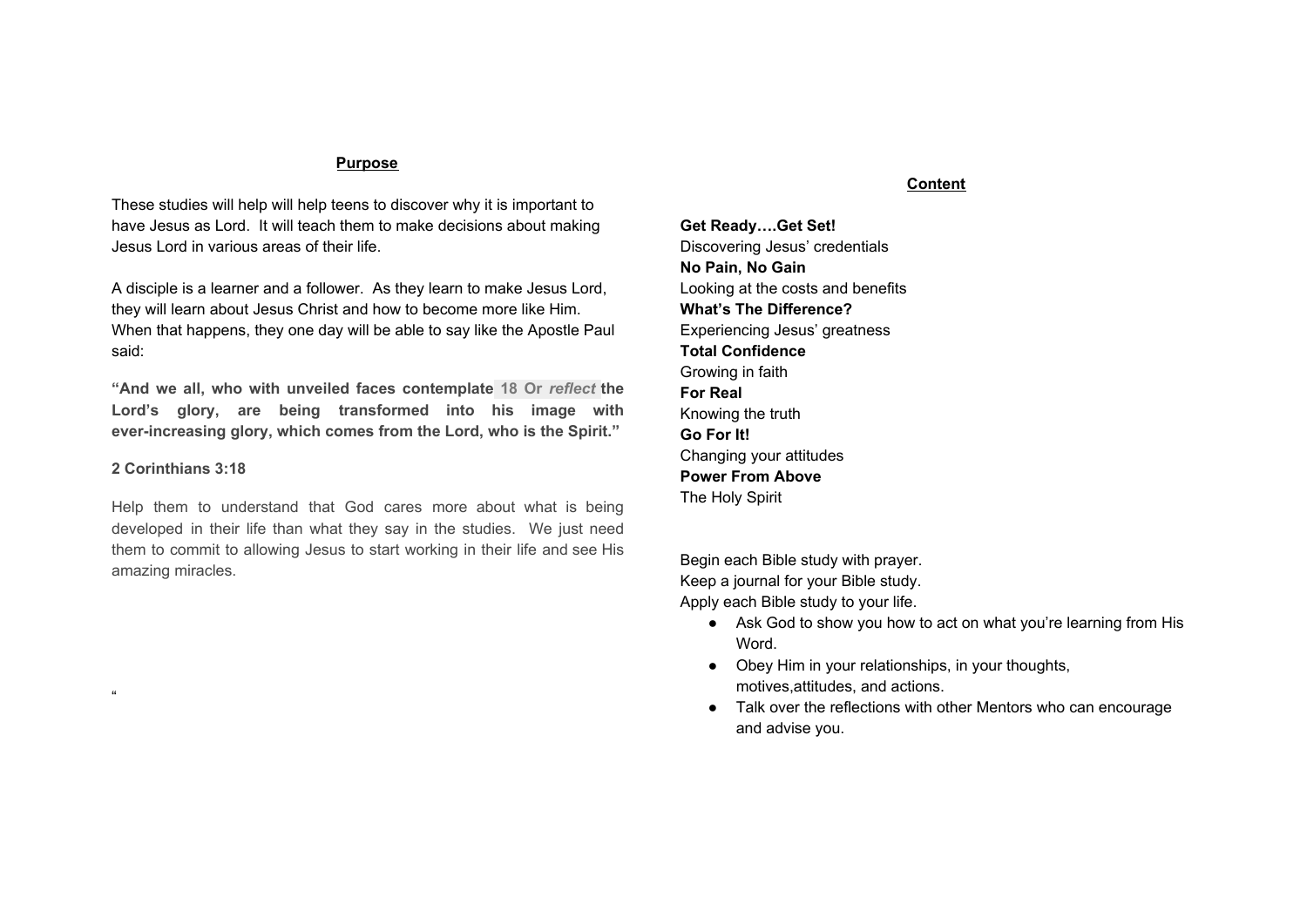# **Get Ready… Get Set! Discovering Jesus' Credentials**

Can you recall the first day you started something new( a class, a sport, a musical instrument, etc.)? How did you feel?

Name one talent you have that you're really proud of.

How long have you been doing it? How did you get to be good at it? Write a short paragraph that describes your learning process from the point you started until now.

Did you learn on your own, or did someone teach you?

Who contributed to your learning process?

Coaching Credentials



Having Jesus as Lord of your life is kind of like having a teacher or coach to help you be the best person you can be. What did Nicodemus say that Jesus was? John 3:2

Jesus Christ wants to teach you everything you need to know about being a student of Jesus. But is He really qualified to be Lord of your life.

### CREDENTIALS #1--He Created You.

Read John 1:1-18 substituting "Jesus Christ" for "the Word"(Jesus is the Living Word of God). Compare that passage to Colossians 1:15-16 and describe how Jesus was in on the creation of the world and, more specifically, your creation. Since Jesus created you. He knows how you work best. Read Psalm 139:13-16. What does Jesus know about you?

Jesus made you, and He knows all about you.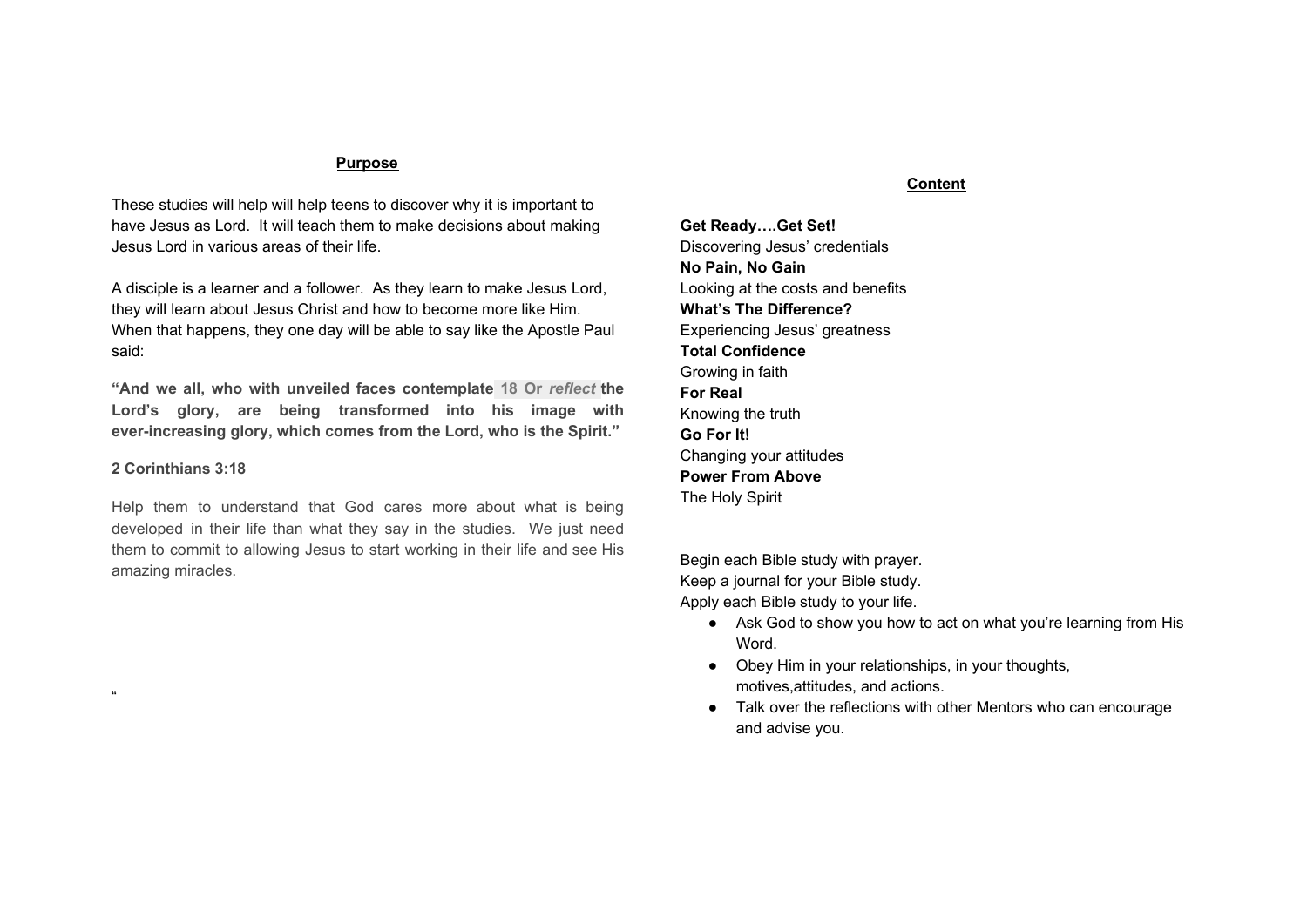### CREDENTIALS #2--He Identifies With You.

Picture in your mind a story where the two main characters from Star Wars movie the evil ruler(Darth Vader), and a fearless young man(Luke Skywalker). The people in the country where this story takes place have been starved, cheated, and oppressed by the evil ruler. Fearless young man has grown up with the evil ruler conspiracy and He decides to save his people by overcoming this evil ruler. If you want to know the end of the story, read John 1:14.

Jesus came to earth as one of us. Through His death, He crushed Satan's rule on this earth forever. And because He lived here for 33 years. He know what we go through every day. " We have a high priest(Jesus) who is able to sympathize with our weaknesses, and` we have one who has been tempted in every way, just as we are". Hebrews 4:15 also Luke 4:1-13 and find out how Jesus faced the same temptations you have. Jesus had struggles just like you have.

CREDENTIAL #3---He Redeemed You. Redeemed means to "rescue." How did Jesus rescue you? 1 Corinthians 6:20; Romans 14: 9



Another definition for redeem is "to recover ownership by paying a specified sum," or "to ransom." You belonged to God, but now you have been captive by this evil ruler-Satan. If a gang kidnapped your best friend, how much would you pay as a ransom to get him/her back ?

What ransom did Jesus pay for you?

Jesus has paid to regain ownership of your life with his very life, so He has the right to the Lord(owner) of your life who is full grace and truth. Jesus redeemed you at an expensive price.

Making Jesus your Lord(owner of your life) means you need to examine some very specific areas of your life: dating, sex, parents, attitudes, habits, thoughts, friendships, temptations, and material possessions, etc.

Two things help in getting prepared for this decision: desire and decide. Step #1: Desire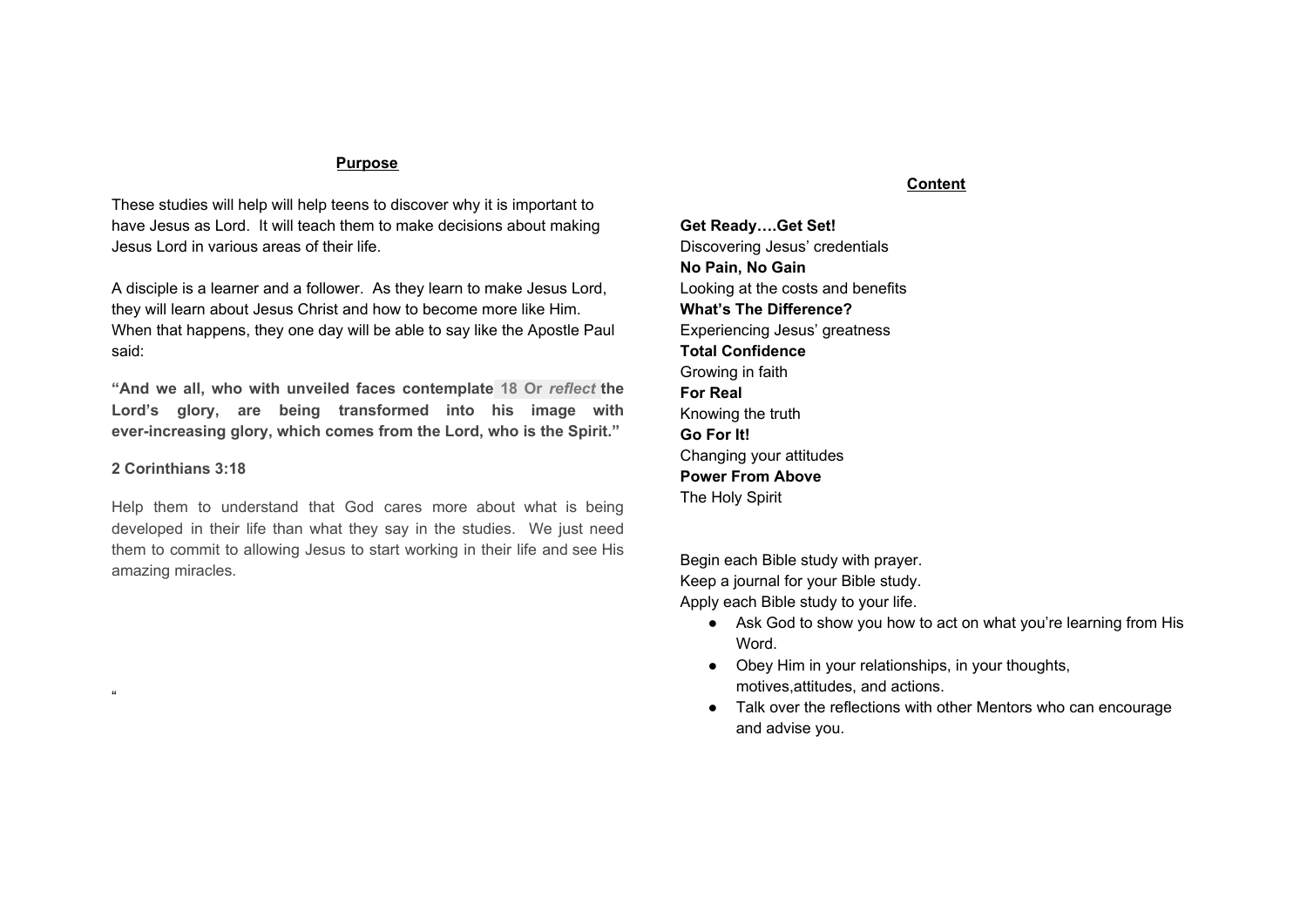### Psalm 63:1

This kind of desire comes when we get desperate! When we get tired of running our own lives, God will give us a desire to do it His way. Are you to the point where you are willing to let go and let God take over?

The more we see who Jesus really is, the more the desire develops in us to please to worship Him. You will begin to see Jesus more clearly the rest of the decision to making Jesus Lord. But right now, evaluate where you stand as far as wanting Jesus to be the Lord of your life: Are you tired of running your own life?  $W$ hy?

What things do you know about Jesus that cause you to want to give yourself to Him as Lord?

What doubts do you have about making Jesus the Lord of your life?

Write a prayer to God about your decision.

Step #2: Decide Acts 22:10; Acts 26:19-20 When Paul realized who Jesus was, he said: What shall I do, Lord?" Make your own commitment by faith. Memorize: Psalm 63:1

# **No Pain, No Gain Looking at the costs and benefits**

You have to lose something in order to gain something else. In this Bible study, you will take an honest look at the price you are willing to pay. On the other hand, you will also discover many benefits to having Jesus as the Lord of your life.

### Paying the Price

Look up Matthew 16:24-26, Paraphrase these verses in your own words.

Those are pretty strong words, aren't they?

## Cost #1--Deny Yourself

What does it mean to deny yourself? It means that you get rid of your "I, me, mine," approach to life--by making a sold-out commitment to Jesus Christ. The world teaches, "Look out for number one." But Jesus says to forget yourself because:

- He has taken over the responsibility of looking out for you. You don't have to worry about yourself.
- He wants to motivate you to be your very best for Him. You don't have to get hung up on yourself.

Name one specific way that you are still looking out for number one.

## Cost #2--Take Up Your Cross.

Philippians 2:5-11 gives us a good example of someone who took up His cross. How? Jesus took up His cross by becoming an obedient servant to His Father. How can you carry your cross?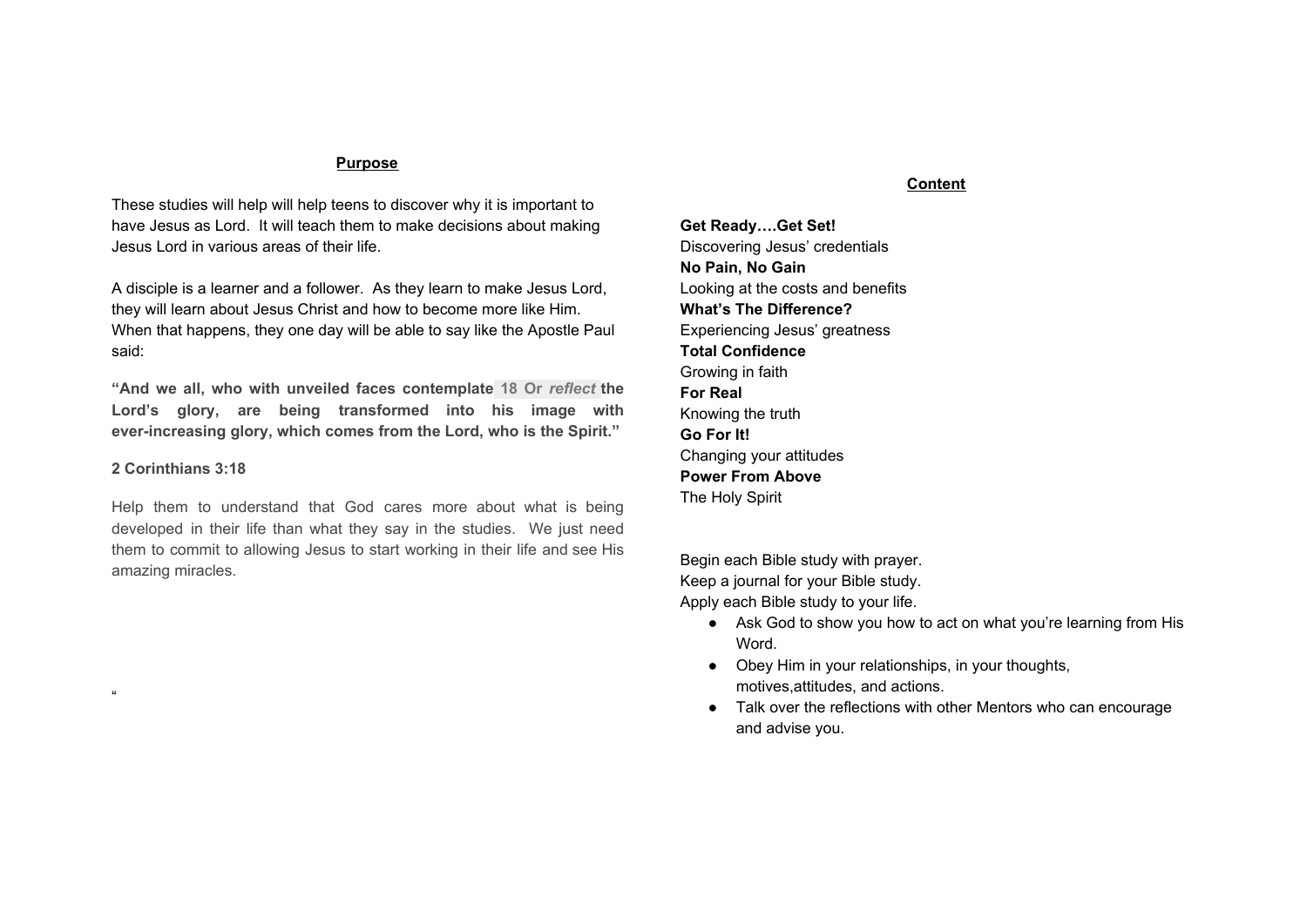

Be willing to endure suffering. What kind of suffering? The same kind of suffering you endure to get your body into shape. You must be willing to withstand some pressure(and even pain) to produce good results.

How do you respond to suffering? James 1:2-4

What does God promise to do when you suffer? 1 Peter 5:10

What is the result of suffering for Christ? Romans 8:17

### Cost #3--Follow Jesus

When you follow Jesus you:

- Enter a relationship with Him and become His companion
- Go in the same direction as Jesus
- Submit to His authority in your life(What would Jesus do?)
- Obey Him now and in the future.

## **Good Deals**

So there are costs if you want to follow Jesus. But there are good deals as well. Many times we ask: "What do I have to give up before I can be a follower of Jesus? Can I still smoke, drink, and mess around with

girls/boys if I decide to follow Jesus? There are many bad examples all around us, and it's tempting. A better question would be, "What activities do I have the privilege of giving up in order to follow Jesus and get in on all the good deals He has for me?



Here are some of the good deals Jesus has to offer:

## **Good Deal #1**--You will make good decisions.

When you **choose Jesus** over those bad deals, He is soooooo excited and gives you specific guidance to difficult decisions. Proverbs 3:5-6. As you think of one big decision you are facing right now, how do these verses apply to your decision?

## **Good Deal #2-**-You Will Have Satisfaction.

How do your mouth and body feel when you are really thirsty?

Jesus is your spiritual thirst quencher. Read John 4: 10-14. What does He say about Himself?

In what way do you need satisfaction right now?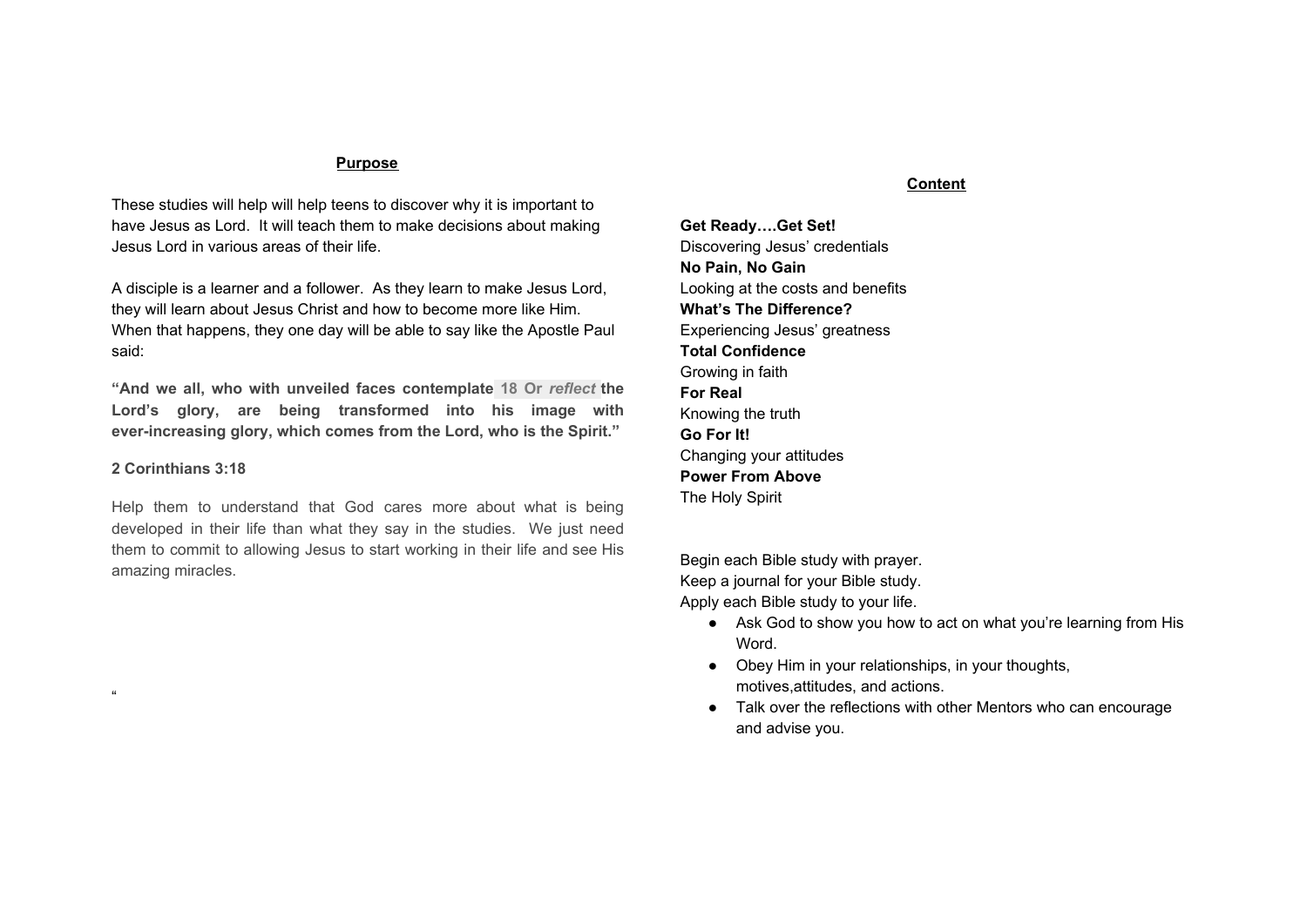**Good Deal #3-**-You Will Lead A Victorious Life. 1 Corinthians 15: 57 Jesus gives us victory. Think of a time when you were victorious. How did it feel?

What victories are in store for those who make Jesus Lord? Romans 5: 17

## **Good Deal # 4**--Your Future Has Hope.

Lots of things make life tough these days: broken homes, low grades, and people betray, leave, also hate you, to name a few. Name one thing that is discouraging you.

What does 2 Timothy 2:11-12 say will happen if you hang in there?

No matter how bad things look right now, you have a bright future.

**Good Deal #5-**-Your Character will Change. Read Romans 8:28-29. Being "called according to His purpose" is another way of saying "He is Lord of my life." What will happen as a result of Jesus being your Lord?

"Conformed to the likeness of His Son" means you will begin to have His character qualities. What are some of Jesus' qualities that you would like to develop?

Reread Matthew 16:24-26 By making Jesus Lord, you "lose your life" (so to speak)because you turn everything over to Him. But in doing you gain real life and all the positive benefits that God wants you to enjoy.

# **WHAT'S THE DIFFERENCE? Experiencing Jesus' greatness**

Have you ever thought about the difference between someone who is successful and someone who is not? Name someone you know who is really successful.

How do you think that person became successful?

Making Jesus Lord means that you have chosen to become someone special because Jesus is special. Why is He so special? For starters, He is God.

When the Bible refers to God, He might be called the Father, the Son(Jesus) or the Holy Spirit. God is three persons in one, and one person in three. That sounds kind of mind boggling, isn't it? The word to describe all three persons of God is the Trinity, or Godhead. Let's look at some illustrations to get a rough understanding of the Trinity.



**HOLY SPIRIT** 

Each side of this triangle is equal, but distinct from the other two sides. Like a person can be a father, son, and husband at the same time, God has three identities in one.

Or imagine you are taking your Chemistry exam and see the following question. What would your answer be ?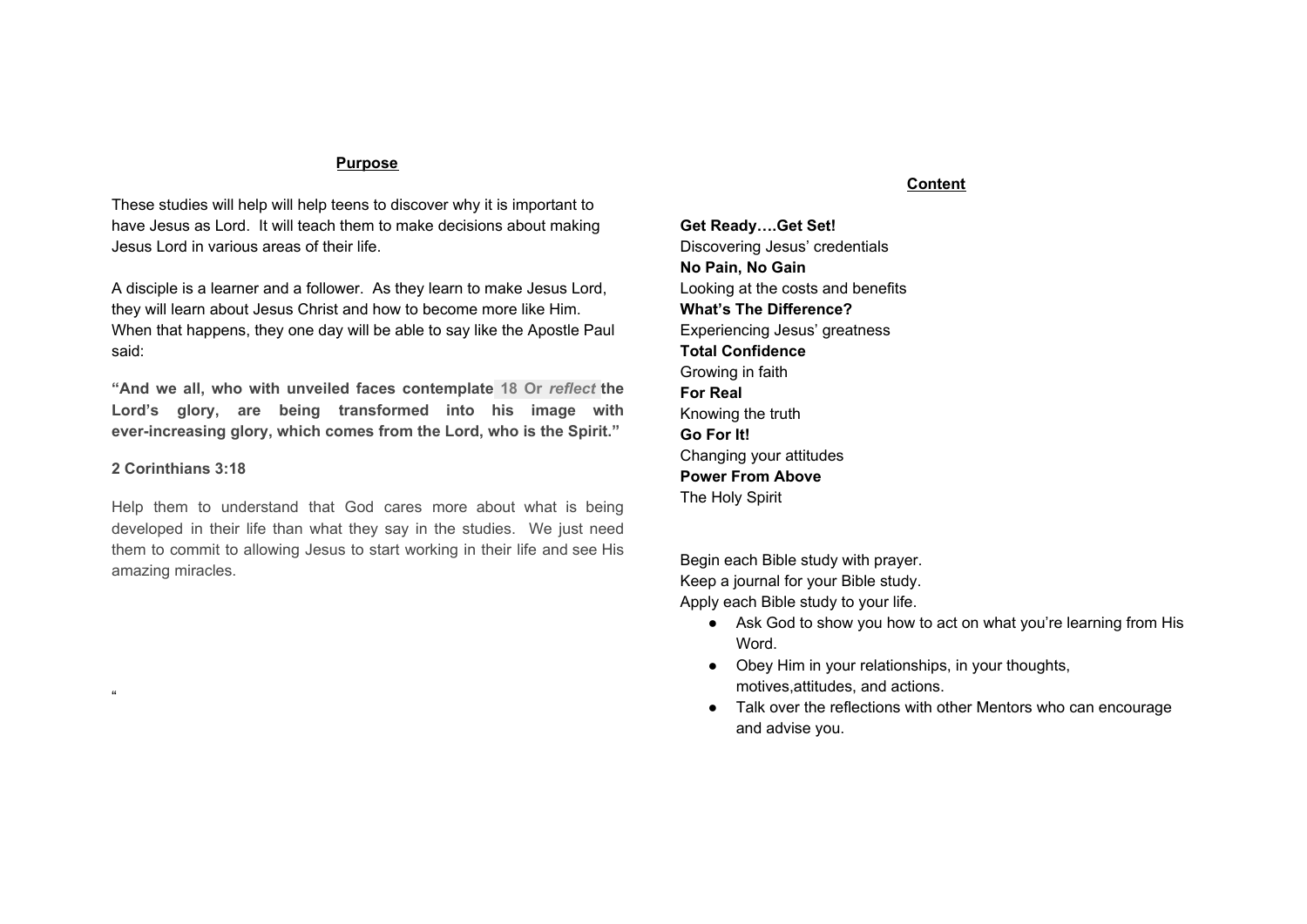Which of the following has the chemical compound H2O?

- A. Water
- B. Steam
- C. Ice
- D. All of the Above.

If you really want to know what a person is like, you don't just look at his outward appearance. You look deeper inside to see what kind of character he has. Is he dependable? Honest? Loving? If he is a loving son, he will be a loving husband and a loving father.

God is like that. His character as the Father, Son and Holy Spirit is same--just expressed differently. Let's look at some of His qualities.

# **Quality #1--God is great.**

Take a map of the world and spend several minutes pinpointing and listing some of the countries you have never seen?

God created the universe. Our galaxy is only one of many, many galaxies contained in the universe that God made. Our solar system is one of many in our galaxy. Planet Earth is one of planets in our solar system. So your state is a small part of a planet in a galaxy that is only a small part of the universe that God created. Get the picture? Here's how Psalm 145:3 says it: "Great is the Lord and most worthy of praise; His greatness no one can fathom." Look at Isaiah 40 and list some of the ways God is great.

| vs 12    |  |
|----------|--|
| vs 15-17 |  |
| vs 21-22 |  |
| vs 23    |  |
| vs 25-26 |  |

# **Quality #2--God is consistent.**

He never changes. You could pull out some of your childhood pictures to see how you have changed. But your changes haven't all been physical, it's also emotionally, intellectually, and spiritually. List a few things you have noticed in these areas.

But God never changes. He can't mature the way we do because He is already perfect. He told Moses, "I am who I am" Exodus 3:14, which means I am the self-existent One who never changes. His truth is consistent. Think of a time when you said something you wanted to take back. Then read Psalm 119:89; Isaiah 40:8; 45:23; and John 14:6. What do these vs tell you about God's truth?

His purpose is consistent. Read Numbers 23:19 and Hebrews 7:21. Why is it that God never needs to reverse His plans?

# **Quality #3--God is Holy.**

Read Isaiah 6:1-8 What is holiness? What was Isaiah response?

"Holy is the way God is. To be holy He does not conform to a standard. He is that standard. He is absolutely holy with an infinite, incomprehensible fullness of purity that is incapable of being other than it is." A. W. Tozer What does God want us to be? Why?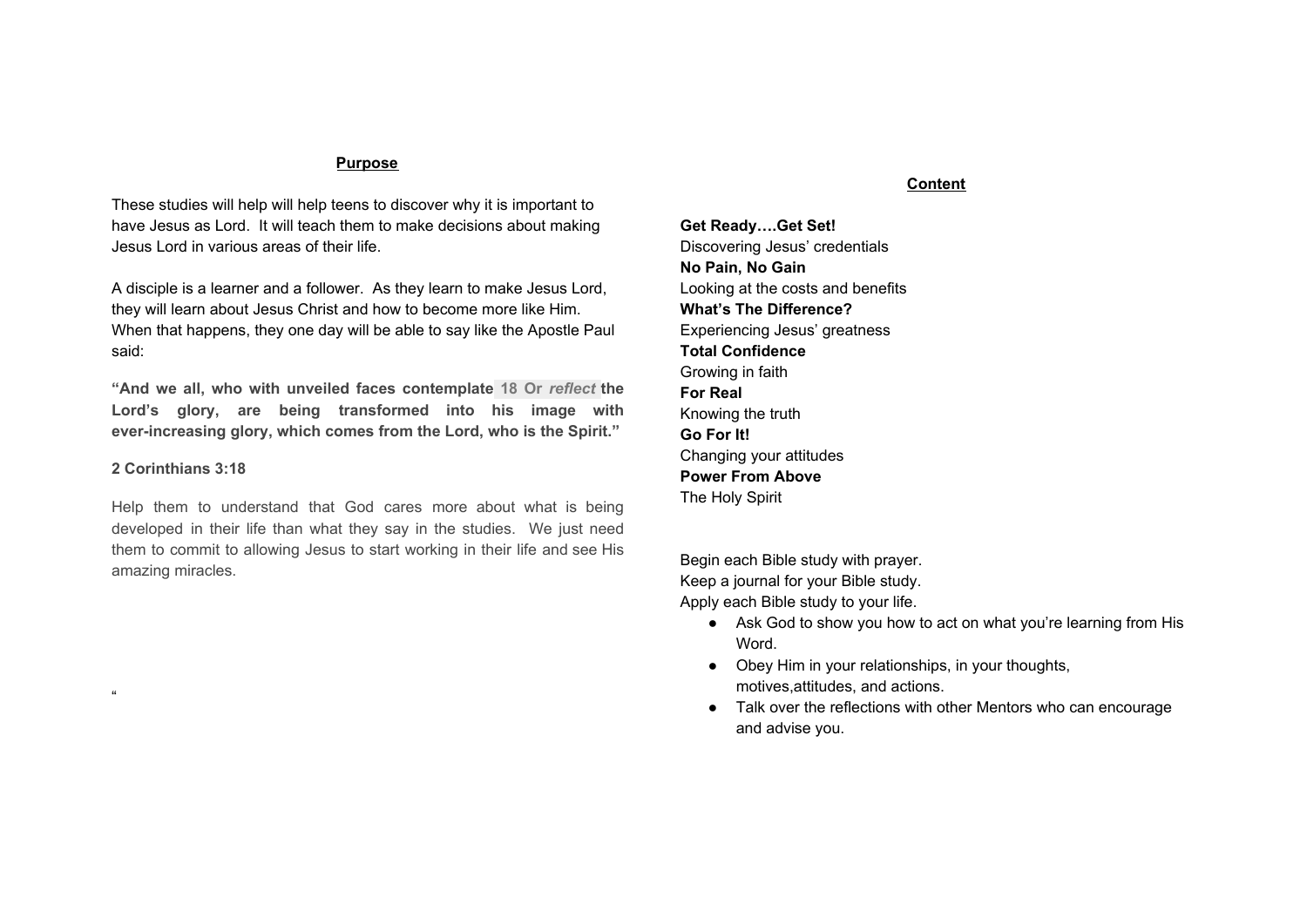

To be "holy" means to be set apart". God has set apart because you belong to God. Romans 6:11 and Ephesians 2: 1-6 tells who you are set apart for and what you have been set apart from.

How did God set you apart from sin? What needs to be your response?

Ephesians 4: 25-5:8 You are deciding to put off the old self dead in sin; instead to come alive, be holy, and be a light in Christ.

# **Total Confident Growing in Faith**

What does it take to reach your full potential in a sport?

What does it take to reach your full potential as a follower of Christ?

Some common answers maybe practice, obedience, etc. God has great plans for you. Look at Jeremiah 29:11 and write down what tells you about those plans.

In God's eyes, you are a person of great value. How important does God think you are? Matthew 10:29-31

## **God's Faithfulness**

You recognize the value of your life when you begin to exercise your faith and understand Jesus' plans for you. But how can you develop that kind of faith? The first step is to try to understand God better, because God is the source of faith.

"Praise the Lord, all you nations; extol Him, all you peoples. For great is His love towards us, and the faithfulness of the Lord endures forever. Praise the Lord." Psalm 117 God's faithfulness causes His love and mercy to continue towards you. What does Lamentations 3:22-23 reveal about God's faithfulness towards you?

The two words, "never fail" describes God's faithfulness.

 Corinthians 1:9 Corinthians 10:13 Thessalonians 3:3 1 John 1:9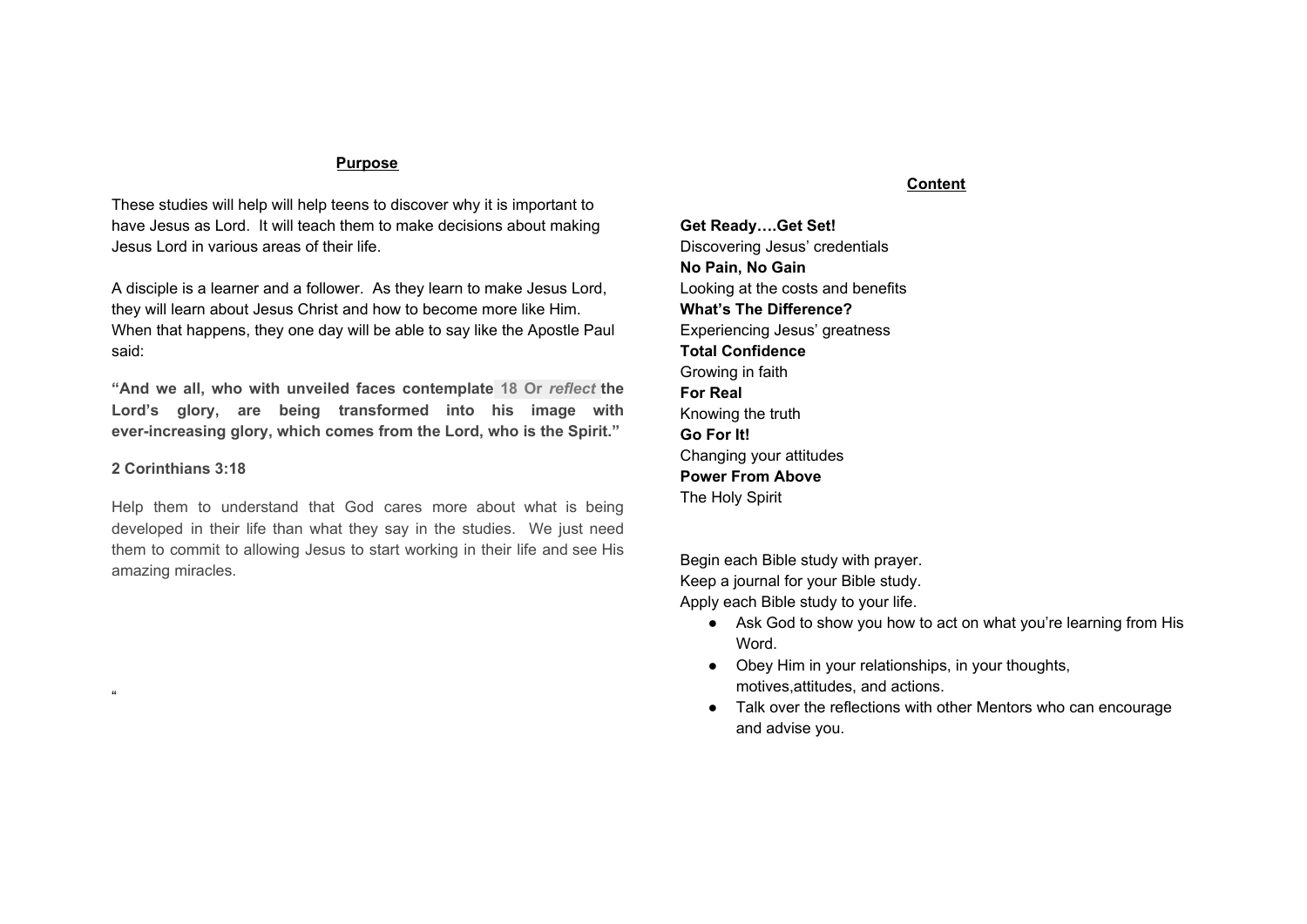God's faithfulness to us should inspire faith in us. Let's say you really need some help in algebra, and a fellow student offers to meet you after school and help you. If he didn't show up, how would you feel?

If he missed two or three appointments, would you keep trying to meet with him?

But if he made it every meeting and helped you, wouldn't you begin to think, Hey, here's someone I can count on? Faith in God develops in the same way, God proves to you that He can be trusted, and you begin to have faith in Him.

How has God proven Himself trustworthy to you? Give a specific example.

How can you give Him additional opportunities to prove Himself faithful?

When God says He will do something, He always does it. And because God is faithful, you can develop faith in Him.

Our Faith What is the biblical definition of faith? Hebrews 11:1

### An example of what faith is not.

A man walks across Niagara Falls on a tightrope. People applaud. He walks across it again with a wheelbarrow. People get really excited. Do those people have faith that the tightrope walker knows what he is doing? You might think so. But suppose the guy asks for a volunteer to go across the Falls in his wheelbarrow. That is the test of how much the people believe in him. Genuine faith isn't sitting back and watching others. It is developed only when risk is involved.





When you sit down in a chair, do you worry about whether or not it will hold you up? Of course not. Why? Based on the evidence and your experience, a chair's purpose is to hold you up when you sit on it. As long as you're standing up, you are not expressing any faith. Faith comes when you sit down, relax, and put all your weight on the chair.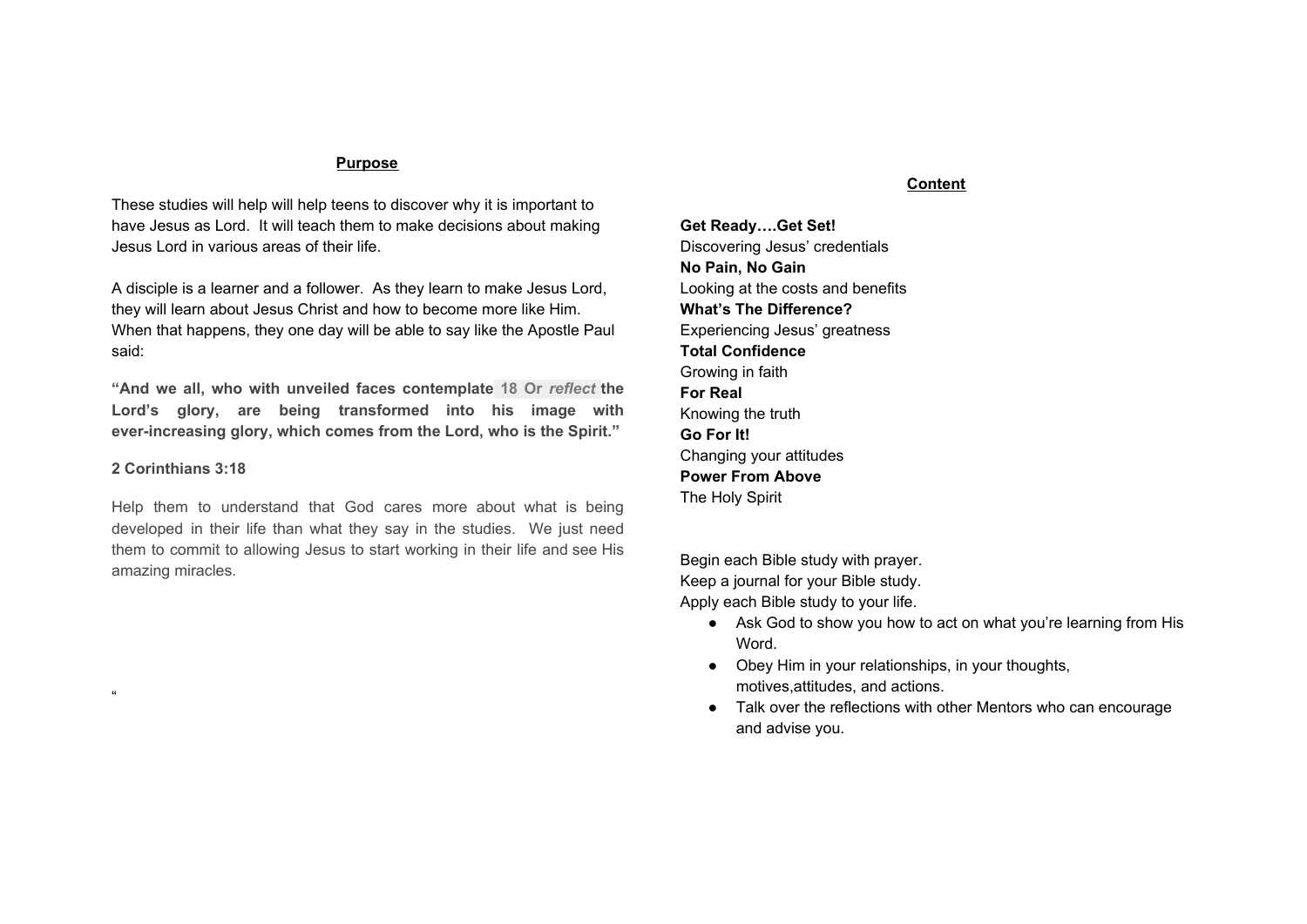We all have faith in many things. But what is really important is the object of your faith.

Jesus is the only object of your faith who will never let you down.

Faith is confidence. Hebrews 11:1 "what we hope for" "what we do not see" How can you "be sure" of such things?

### Faith is Believing In Your Mind.

Hebrews 11:6. What are the two things you must believe intellectually in order to have faith?

What is God's response when you meet those requirements?

Abraham was known for his faith. Read Romans 4:18-21. What does it mean to be "fully persuaded"?

Are you fully persuaded that God can do what He promises? Why or Why not?

#### Faith in action.

Read Mark 11:24. According to that verse, how does faith become an action?

Without action, faith does not exist. Faith is total trust in God. He wants us to act on what we believe.

Reread Romans 4:20-21 How can your potential and God's glory fit together according to these verses?

How can you reach your maximum potential and give glory to God through your life?

| <b>Romans 10:17</b>      |  |
|--------------------------|--|
| Hebrews 11:8             |  |
| Hebrews 13:7             |  |
| 1 Peter 1:6-7            |  |
| 2 Peter 1:5-9            |  |
| <b>For Real</b>          |  |
| <b>Knowing The Truth</b> |  |

People talk about Jesus in a lot of ways. You probably hear a lot of negative rumors about Him at school. Most of them probably aren't true, but they can stir up some doubts about His faithfulness. Let's look at some of the rumors about Jesus and examine the proof so we can know for sure that Jesus was who He said He was.

## **Rumor #1**--Jesus Was Merely A Good Teacher.

**Proof #1--**Jesus is more than just a good teacher. Only one person has ever fulfilled the Old Testament(OT) prophecies referring to the "Messiah"--Jesus. Fulfilled prophecies by Jesus.

| <b>Prophecy</b> | <b>Fulfillment</b> | What |
|-----------------|--------------------|------|
| Happened?       |                    |      |
| Ps 16:9-11      | Acts 2:25-32       |      |
| Ps 22:1         | Matt.27:46         |      |
| Ps 34:20        | Matt.27:35         |      |
| Ps 22:16-18     | Luke 23:33         |      |
|                 | Jn 19:33-37        |      |
| Ps 110:1        | Acts 2:34-36       |      |
|                 | Heb. $1:3$         |      |
| lsa. 53:7       | Luke 23:8-9        |      |
| lsa. 53:9       | Luke 23:33, 50-53  |      |

These are only a few examples. Jesus fulfilled over 300 prophecies from the OT. So He is obviously much more than a good teacher. In C.S.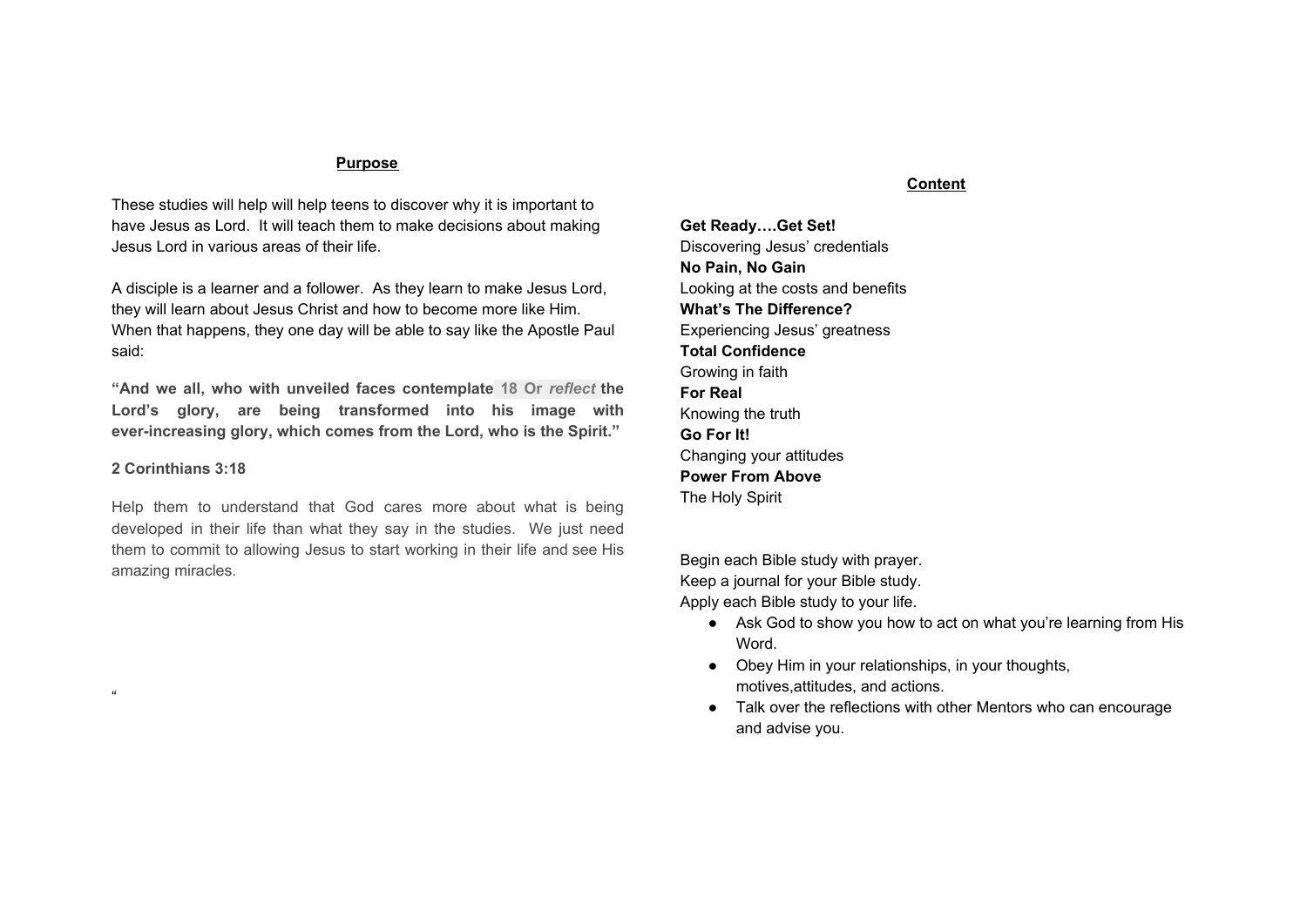Lewis' classic book. Mere Christianity (MacMillan), he says: " A man who was merely a man and said the sort of things Jesus said wouldn't be a great moral teacher, he would either be a lunatic, or a liar or else he would be the devil of Hell; you must make your choice.

**Rumor #2--**The Prophecies that Jesus fulfilled were written during or After the time of Jesus.

**Proof #2--**In Evidence That Demands a Verdict(Here's Life), Josh McDowell points out that the Greek translation or the Hebrew scripture(known as the Septuagint) was completed by the year 250B.C. So there had to be at least a 250 year gap between the written prophecies of Christ and their fulfillment. Read 2 Peter 1:20-21.

What further proof does that passage provide regarding prophecies?

Evidence clearly indicates that Jesus us was born many years after the prophecies about Him were written.

**Rumor #3--**Jesus Wasn't Really God. He Was Just A Great Religious Figure.

**Proof #3--**Like C.S. Lewis said, no great religious figure would ever have made the claims Jesus made. What were some of Jesus' claims, and what evidence did He provide to prove He was telling the truth? Look up the following passages, and decide if Jesus supported His claims to be God.

| Claim         | Evidence                                                        | <b>Your Observations</b> |
|---------------|-----------------------------------------------------------------|--------------------------|
| John 6:35     | John 6:1-14                                                     |                          |
|               |                                                                 |                          |
| John 7:37     | John 2:1-11                                                     |                          |
|               |                                                                 |                          |
| John 8:12     | John 9:1-25                                                     |                          |
| John 11:25-26 | John 11:38-44                                                   |                          |
|               | Someone else believed Jesus' claims to be God--His Father. Read |                          |
|               | Matt. 3:16-17. What indications did God the Father provide?     |                          |

Read Matt. 14: 25-32. What did other people say about Jesus?

**Rumor #4--**Jesus Is Equal To Mohammed, Confucius, Buddha, And Other Great Religious Leaders.

**Proof #4--**If you go to the graves of Mohammed, Confucius, or Buddha, you will find their bodies enshrined there. But that's not true of Jesus Christ. His grave is empty. Why? Because Jesus was raised from the dead and ascended to heaven to be with the Father.

Jesus prophesied His resurrection. Rephrase Luke 18:31-34 in your own words.

Jesus' tomb was empty. Read Matt 27:57-28:7. What proof of Christ's resurrection do those verses provide?

Jesus appeared to people after His death. Read the following passages and make a list of those who saw Jesus alive after His death. Matt 28:1,8-10 Matt 28:16-20 Luke 24:13-16,28-31 Luke 24:34 Luke 24:36-43 John 20:14 John 20:26-28 John 21:1-14 1 Cor. 15:3-8 Because of the proof of His resurrection, there can be no comparison of Jesus to other religious leaders.

**Rumor #5--**Jesus Was A Jew Who Died 2,000 Years Ago, He Doesn't Have Anything To Do With My Life Today.

**Proof # 5--**This is up to you. From your personal experience, how can you prove that Jesus is who He said He was and that He is still active today?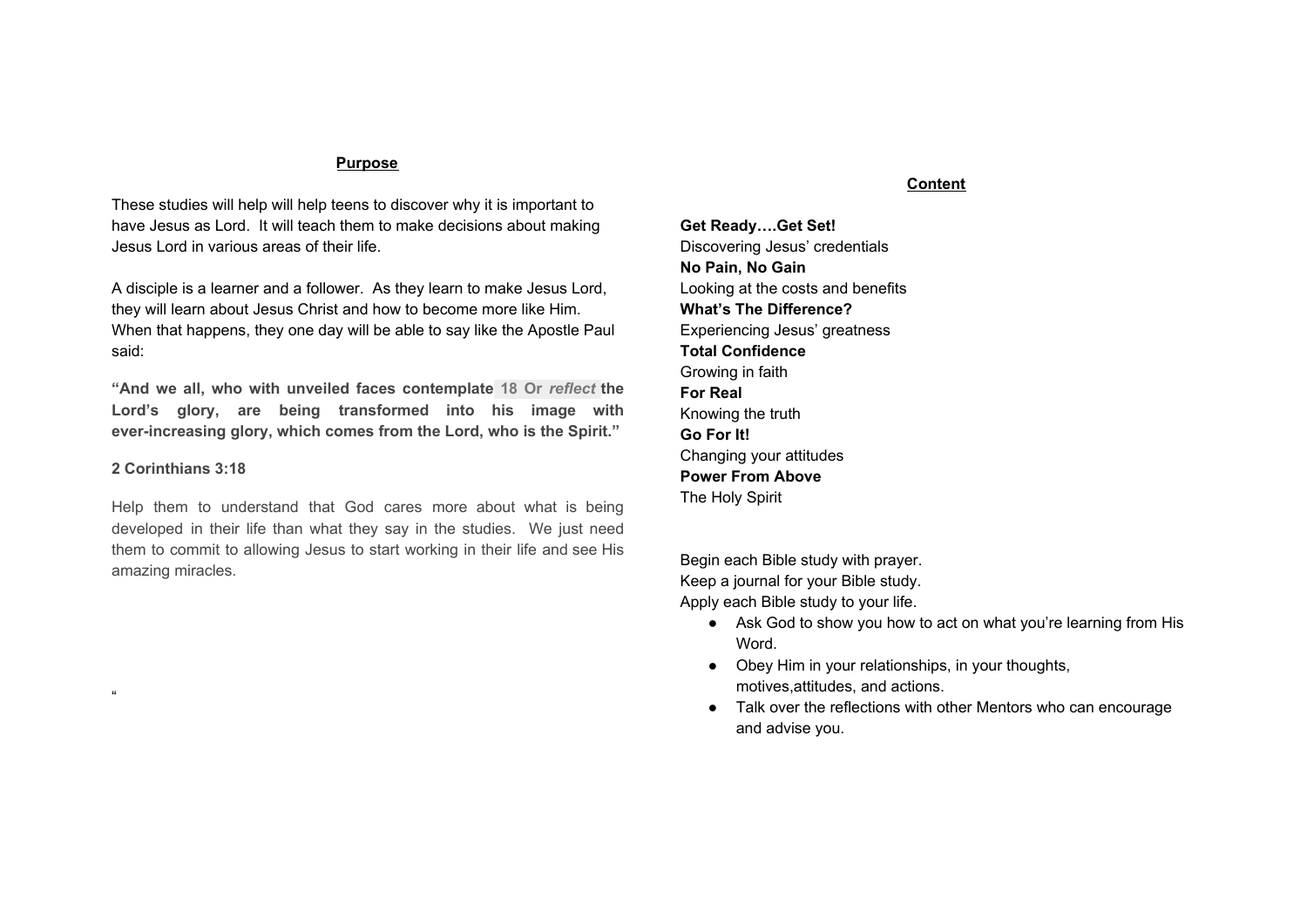## Trust and Obey

We can learn from the example that Christ has set for us. The one factor that allowed Jesus to be who He was and do what He did was His obedience His Father.

- Jesus was obedient in baptism(Matt 3: 13-17)
- Jesus was obedient in every detail of His life (John 6:38)
- Jesus was obedient in death(Matt. 26:36-46)

Determine from the above passages what motivated Jesus to obey His Father.

Define obedience as you see it expressed through Jesus' life.

The greatest factor that will allow you to discover power and purpose in life is your obedience to God. When you make Jesus Lord, you become obedient to Jesus Christ and do what you know He wants you to do. And you experience some positive results of your obedience. Matthew 7: 24-27 Rewrite this parable to apply to your own life.

Read John 14:23 What does that verse mean to you?

Read John 14:21. You will know Jesus better and better.

Read 1 John 5:3-4 You will be an overcomer. What promises does these verses hold for those who keep God's commandments?

Name one area of your life where it is really tough for you to be obedient to Jesus Christ.

Remember Matthew 6:33 Basketball(any sports) or studies or friends which are important but are they more important than Jesus. Also, focus on how your obedience to your parents will help you obey Jesus.

# **Go For It! Changing your attitudes**



A guy on the team cused you because he was ticked off with you. You felt like punching him. What would you do in a similar situation? Why? Your attitude determine your actions just b like v your genes determine what you look like.

Attitude Check

Do you recognize any of the following attitudes? "I hate school." "Gotta make my move on that girl! "My teacher came from Mars." "This stuff taste like dog food." "My parents have no right to tell me what to do?"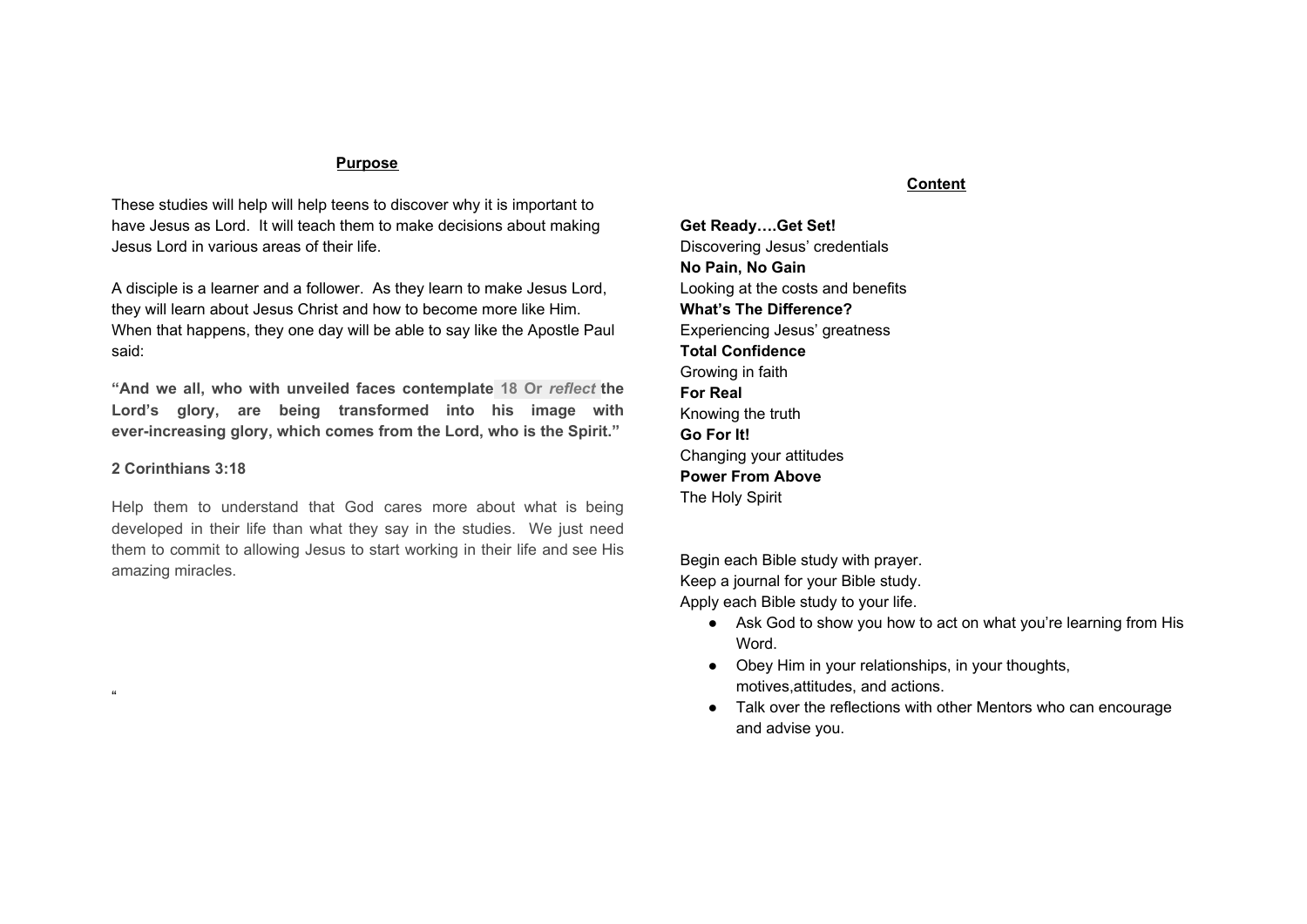If you are guilty of these thoughts (or worse), you need a change of attitude.

Philippians 2:5

**Attitude #1--**Jesus Didn't Strive For Ambition And Success. He gave up His own desires and goals for His Father's desires and goals. Read Philippians 2:3. What two negative attitudes are named there?

How do you struggle with those attitudes?

What positive attitude should replace those negative ones?

Jesus made "Himself nothing". That means He poured out His own desires just like a glass of water. We need to put out our attitude of pride, selfishness, conceit, stubbornness, and defensiveness. Which of these attitude do you need to get rid of?



Emptying yourself may cost you your hopes, dreams, and desires, but will be fully filled with God's hopes, dreams, and desires.

**Attitude #2--**Jesus Gave Up His "Rights" To Serve Others. What does Philippians 2:7 say about Jesus "rights"?

What else can you learn about Jesus attitude from Mark 10:45?

Many servants in Old Testament times were hired. They were paid wages and had certain rights. But the New Testament introduces the concept of a bond servant--someone who had no rights and was only the property of a master who could treat him however the master wished. Jesus was a bond servant. He voluntarily gave up His rights in order to glorify God and to serve men. If you look up Philippians 1:1 and 2 Corinthians 4: 5, you will discover that the Paul called himself a bondservant. Who was his master?

People in our society think they have rights. Do you? Defend your answer.

How do you develop Jesus' attitude? By giving up your "rights". Since your last Life Change sheet was about parents, here are some practical ways to apply a servant attitude to your parents.

1. Look at life from your parents' perspective. How does your father feel about his job right now? His friends? His age? His relationship with your mom?

What about your mom? How does she feel about her life? Her feelings of self-worth? Your dad? Is she ever lonely?

2. Ask your parents advice for problems you are facing. What do you need their advice about right now?

Name a recent bad decision you might not have made if you had consulted your parents first.

3. Show appreciation for your parents.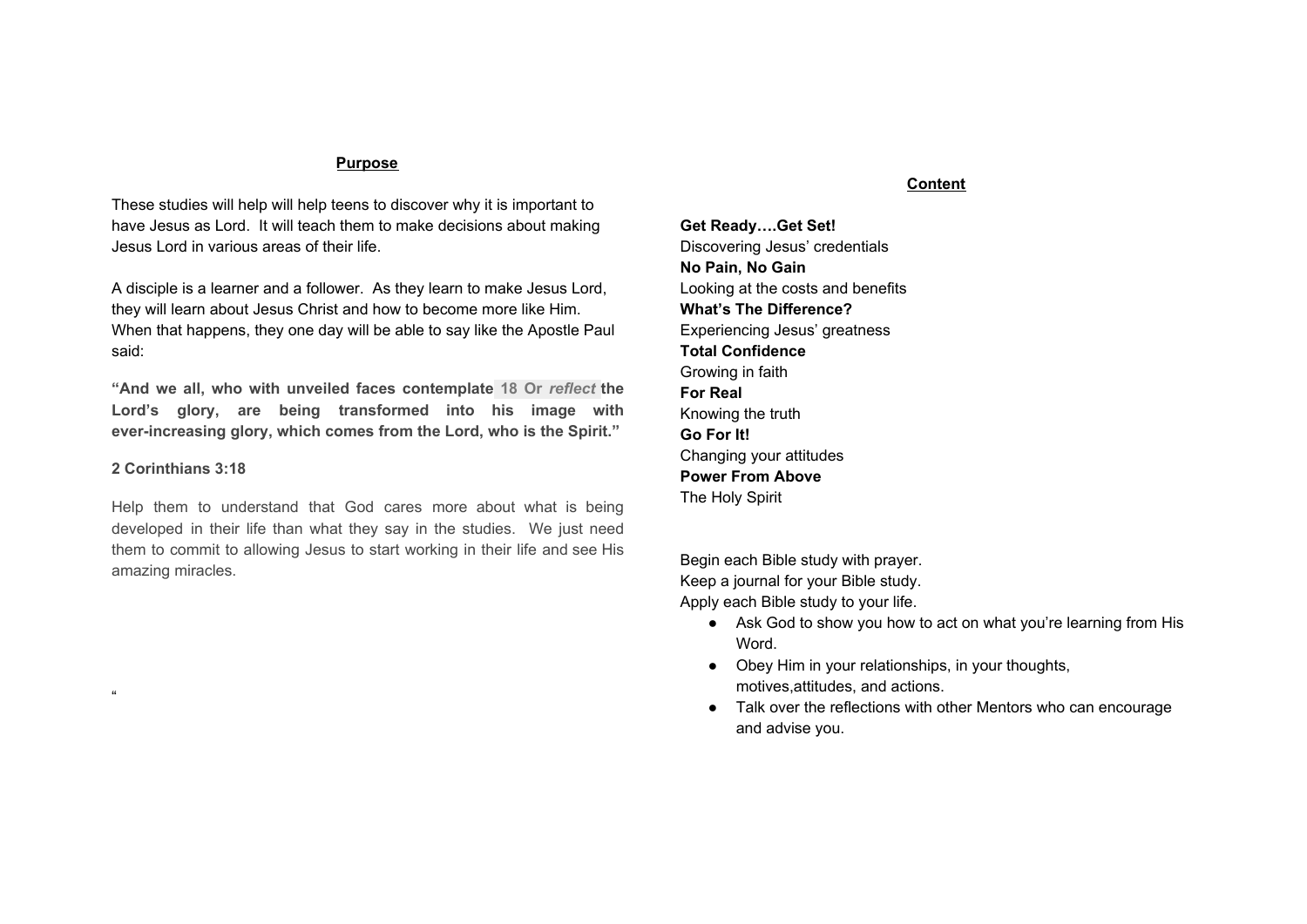Here are some suggestions to get you started.

Take them out to dinner and you pay/make a meal.

Write a poem on a card to encourage them

Clean up your room

Remember their birthdays and anniversary

Sweep and mop the house What will you do this week to show appreciation for your parents?

4. Pray for your parents. Record your prayer requests for your parents. 5. Ask forgiveness from your parents when you do something wrong. If there are some tensions between you both, you need to go to them and tell them you're sorry. Practice saying this out loud: "I was wrong.(Explain how.) Will you forgive me?" After you rehearsed your apology several times, ask for your parents forgiveness and record what happens.

6. Tell your parents you love them. People are different. Your parents might respond positively, negatively, or indifferently when you say, "I love you." But either way, it's important that they know you love them. Pray about their response. Record their response.

You can tell if you have a servant's attitude by the way you react when someone treats you like a servant.

**Attitude #3--**Jesus Gave Up His Life For Death On The Cross. Read Philippians 2:8. Jesus struggled to be "obedient to death" in the Garden of Gethsemane (Matthew 26:28). The Bible pictures Jesus with "sweat… Like drops of blood" as He was struggling to obey His Father. Read Matthew 26:39. Did Jesus want to die?

Why did He decide to willingly give up His life?

You will never learn to live until you learn to die.

**Attitude #4--**Jesus Knew He Would Be Victorious. Read Philippians 2:9-11. What two things did God do as a result of Jesus' attitude?

What two things should we do to imitate as a result of Jesus' attitude? 1 Peter 5:5-6

You must go through the cross to get to the Resurrection.



Everything you do costs something(time, money, energy,etc.). The real question is whether or not you want to pay the price. If a football team wants to get to the state championship in April, they must practice in sweltering heat of June. If a student wants to make the grades to get in one of the best colleges, he has to give up certain activities and study every night. If you want to set your sights on developing attitudes that will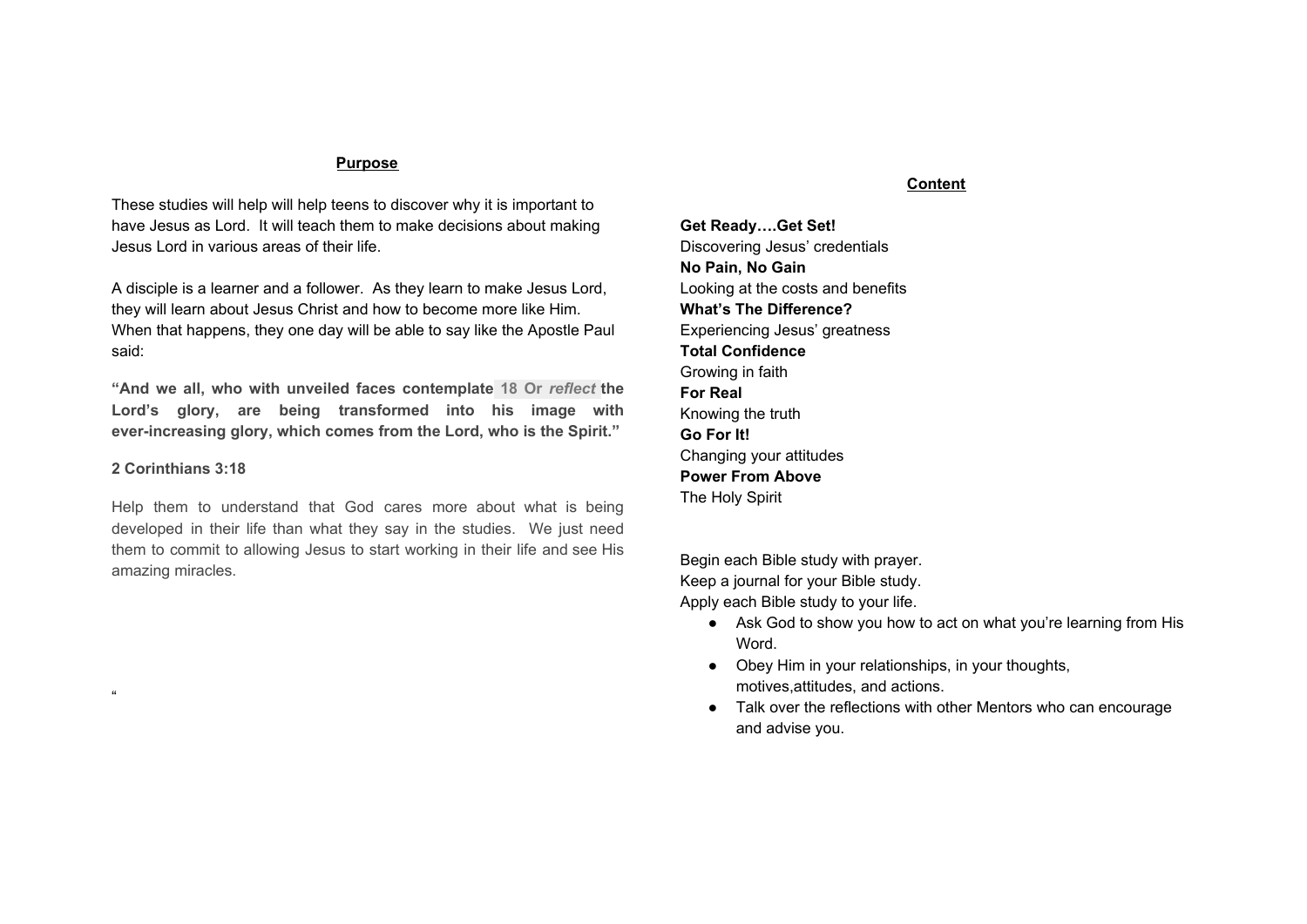make you more like Christ, you must humble yourself before Jesus as Lord. Then His exciting promise is that He will exalt you, lift you up, and make you a winner in life.

# **Power From Above The Holy Spirit**

# Power Facts

Jesus is willing to give an edge in the game of life to whoever chooses to follow him. He will dwell in that person through His Spirit inside of them. What good does that do? Jesus said that "when He, the Spirit of truth, comes, He will guide you into all truth. He will not speak on His own; He will speak only what He hears, and He will tell you what is yet to come. He will bring glory to Me by taking from what is Mine and making it known to you."(John 16:13-14).

Having the Holy Spirit is like having "extra ability"(as you face the test of living for Christ each day. Check out His promises to you in Ephesians 3:20-21: "Now to Him(Jesus) who is able to do immeasurably more than all we ask or imagine, according to His power (the Holy Spirit) that is at work within us, to Him be glory in the church and in Christ Jesus throughout all generations, for ever and ever!" The Holy Spirit gives you the power to live a Christian life.

What do you really know about the Holy Spirit? Let's look at some of the power facts" about Him.



**Power Fact #1--**The Holy Spirit is God. He is the third person in the Trinity.

## Matt. 28:19-20; Jn 14:26;1 Cor.12:13

**Power Fact #2--**The Holy Spirit Has Been Working Since The Beginning Of Time.

How do the following verses confirm the Holy Spirit's early ministry? Genesis 1:2

The Lord speaks to His chosen people, Read Haggai 2:5

# **Power Fact #3--**The Holy Spirit's Work Was Evident in the Life Of Jesus.

| Luke1:35     |  |
|--------------|--|
| Luke4:1      |  |
| Luke 4:14-21 |  |
| John1:32     |  |
| Romans 8:11  |  |
| Hebrews 9:14 |  |

**Power Fact #4--**The Holy Spirit Inspired The Bible.

Read and summarize the following verses.

| John 16:13   |  |
|--------------|--|
| Acts 1:16    |  |
| 2 Peter 1:21 |  |

Does the fact that the Holy Spirit was the source of knowledge for all of the Bible writers give you more confidence in God's Word? Why?

**Power Fact #5--**The Holy Spirit Helps Us To Believe in Christ. Read John 14:15-17. How does the Holy Spirit bring us to Christ?

Can unbelievers possess the Holy Spirit?

How can we grieve the Holy Spirit? What is blasphemy mean? Matthew 12:31-32